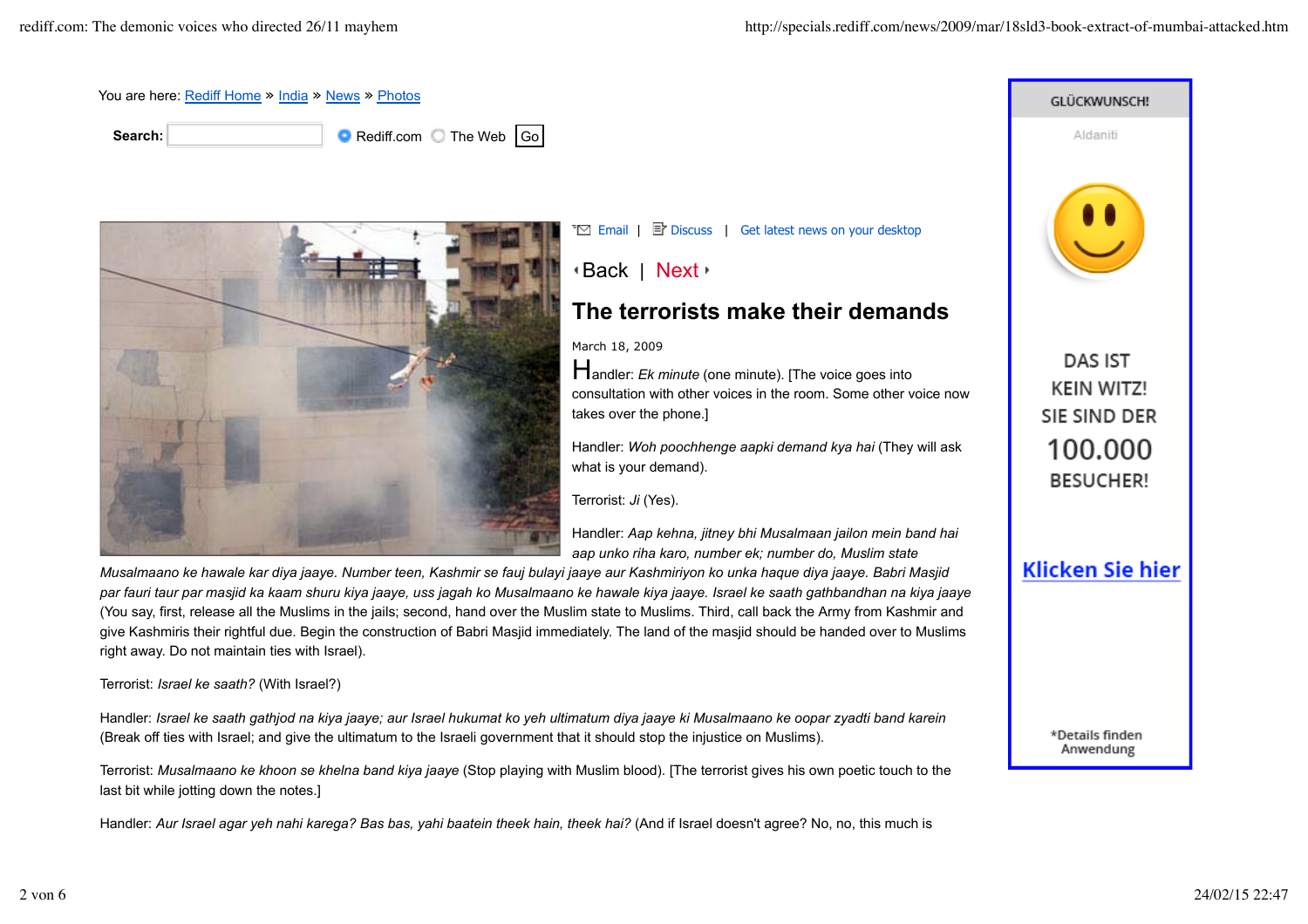enough, okay?)

Terrorist: *Theek hai* (Okay). [Another voice takes over the phone.]

Handler: *Jo aapki jagah hai na, kehna Nariman House se baat kar raha hoon. Media kah rahi hai ki Nariman House mein aatankwadi hai* (And the place you are at, say you are calling from Nariman House. The media is saying there are terrorists in Nariman House). [The terrorists and the planners knew the place as Chabad House, which is the commonly known name of Nariman House.]

Terrorist: *Nariman House.*

Handler: *Nariman, Nariman. Aur saath saath khayal rakhna bahar ka bhi* (And also keep track of what is happening outside).

Terrorist: *Inshallah. Aur jo baate likhayi hain sirf utni hi karni hai?* (And, what you have instructed, we have to say only that much?)

Handler: *Utni hi; ek minute hold karein, number likhein. Yeh Zee TV office ka number hai -- 0120-2511064. Aur aapka number jisse aap call karenge bataoon aapko?* (Yes, only that much; hold on one minute, write this number down. This is the Zee TV office number. And should I tell you the number from which you will call them, because they will ask you?)

Terrorist: *Haan ji, bataien* (Yes, tell me).

Handler: *Aapka number hai 9819464530* (Your number is 9819464530).

Terrorist: 9819464530. *Maine usko bolna hai mein bol raha hoon Nariman House se aur mujhe iss number par phone kare* (I have to tell him I am calling from Nariman House and he should call me on this number).

Handler: *Haan aap kahein aapke paas hostage hai, aur aap iss number par fauran call karein* (Yes, you say you have a hostage, so call me on this number right now). [The phone call ends.]

Later in the evening, the terrorist, Babar Imran (Abu Aakasha) finally managed to get through a telephone number of India TV which was provided to him by his handlers.

In a fake Kashmiri accent, he first spoke to the receptionist and thinking he was on live television, he rattled off all the lines he had memorised. The receptionist was flabbergasted.

She asked Imran to be on the line as she transferred the call to the newsroom. The moment a male news producer said 'Hello', Imran again rattled off all the demands he had been told by his handlers to speak on TV.

The news producer told Imran that the conversation was not being broadcast live and asked him to pause so that they could talk normally.

After consultation with others present in the newsroom, the producer finally put Imran through to a female anchor.

Imran announced his demands to the world over the live telecast.

Throughout his conversation Imran maintained the fake Kashmiri accent he had assumed for the interview.